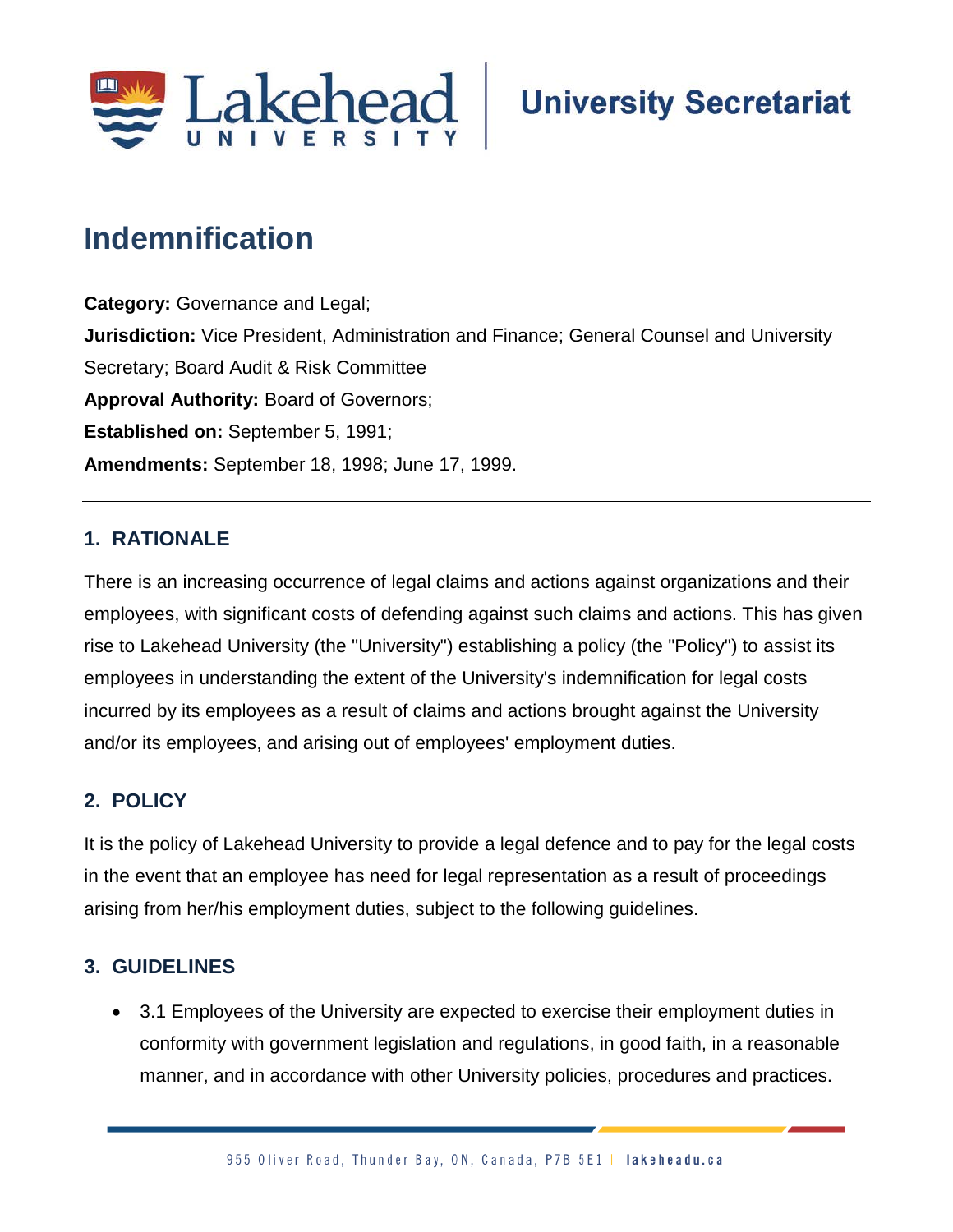- 3.2 The University cannot support nor condone activities by its employees which are illegal, malicious or in deliberate contravention of recognized policies, procedures and practices of the University and any relevant legislation applicable to employees of the University.
- 3.3 The Policy is not intended to provide any legal representation to an employee who asserts a claim or action against the University and/or another employee of the University.
- 3.4 The University carries a general liability insurance policy, an errors and omissions liability insurance policy and an automobile liability policy (the "Insurance Policies") under which the insurers (the "Insurers") will provide a legal defence to any action or claim commenced against the University or its employees and will pay all sums that the University and/or its employees are obligated to pay as damages in respect of any claim or action made against the University and/or its employees provided that the claim or action is covered under the terms of the Insurance Policies and, in addition, only to the extent of the limits of the Insurance Policies. The Insurance Policies specifically do not cover criminal or quasi-criminal action rising from an employee's employment duties.
- 3.5 Where the action or claim against the employee of the University is covered under any of the Insurance Policies, legal counsel and representation will be provided to the employee in accordance with the terms of the applicable Insurance Policy.
- 3.6 In the event that a claim or action of a criminal or quasi-criminal nature or any other claim outside the terms of the coverage provided to the University employees under the Insurance Policies, and arising out of employment duties, is made against an employee of the University, the University will determine whether or not a legal defence will be provided under the Policy. In instances where the University does not provide a legal defence, and where the event would be of a nature that would normally fall under the Policy, and the employee is subsequently found not guilty or not responsible in respect to the claim or action, the University will pay the employee's legal costs as agreed to by the University or alternately as assessed by the appropriate Assessment Officer.
- 3.7 Nothing under this Policy shall be construed to obligate the University to provide any legal defence to the employee or to pay any fines or damages that may be assessed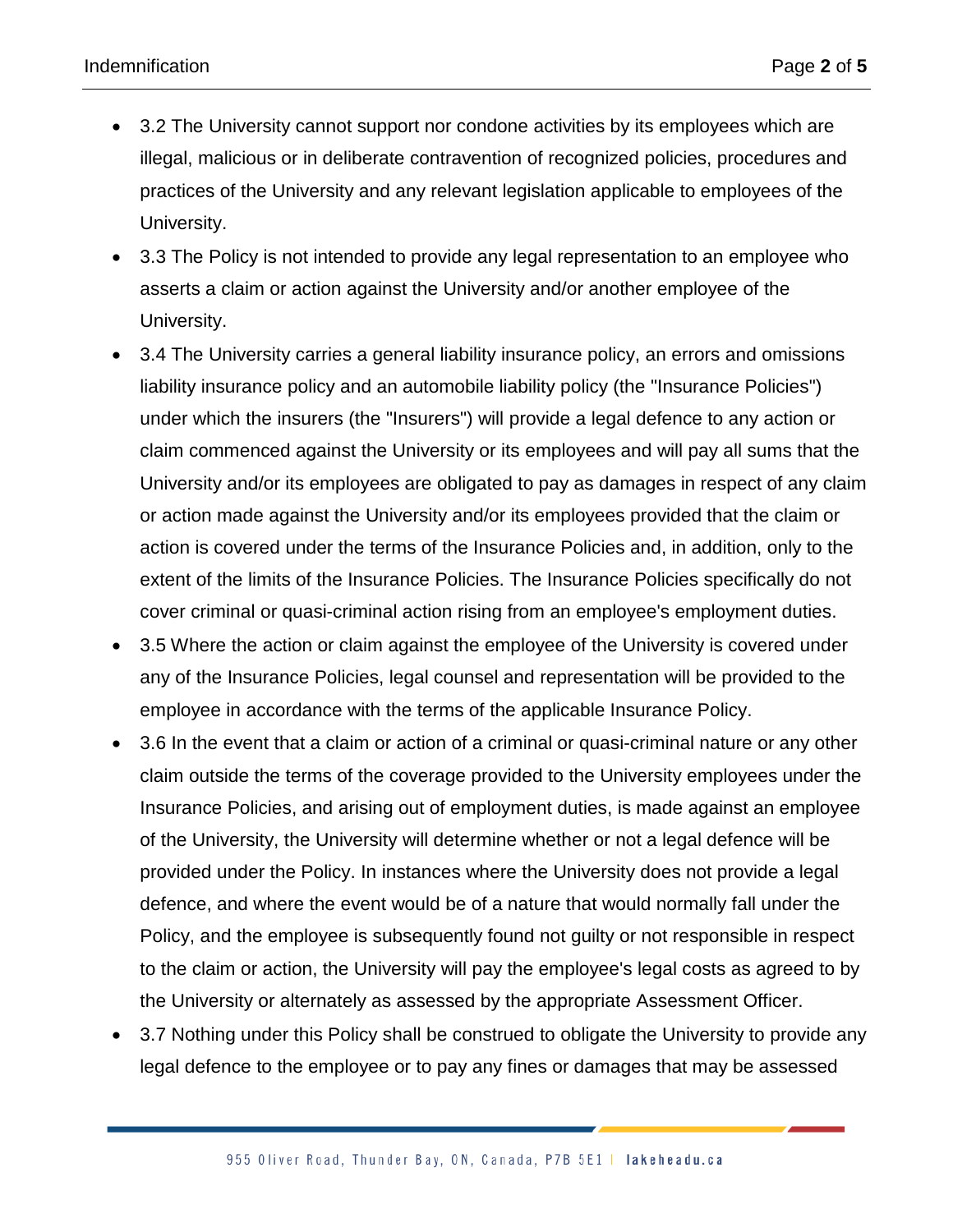against the employee in respect of any claim or action except to the extent of its obligations under this Policy.

- 3.8 In the event that an employee is named by a student(s) as a respondent in a matter to be adjudicated by an internal tribunal of the University and, where the student(s) has legal representation, the University will provide legal counsel upon the request of the employee.
- 3.9 Subject to the terms of this Policy, the University is under no obligation to assume the costs for legal defence of an employee when the legal counsel has been secured by the employee without the permission of the University.

# **4. PROCEDURE**

- 4.1 The employee named in a claim or action shall, within three (3) working days of receipt of the claim or action, report the matter in writing to the Department Chair/School Director or Dean (in the case where the employee is a member of the Faculty) and to the appropriate Supervisor or Director (in the case of other employees) who will then refer the matter immediately to the appropriate Vice-President. When providing notice to the University in this regard, the employee will provide the University with a copy of any court or other documents served on the employee. Any failure on the part of the employee to report the claim or action on a timely basis may result in the Insurer denying coverage under the Insurance Policies. If the Insurer does not respond to provide a legal defence and coverage and it is felt by the University that its position has been prejudiced as a result of the delay on the part of the employee, it may, in its discretion, deny the application of this Policy to the claim or action.
- 4.2 The occurrence will then be reviewed by the Vice-President and the Risk Manager (Director of Finance) who will report the occurrence immediately to the Insurers under the Insurance Policies, requesting a prompt reply as to the assumption of responsibility for legal defence for the employee.
- 4.3 In the event that the Insurers under the Insurance Policies do not provide a legal defence to the employee, the Vice-President will determine, in her/his sole discretion, whether or not a legal defence will be provided to the employee by the University. If the decision is made to provide the legal defence to the employee, legal counsel will be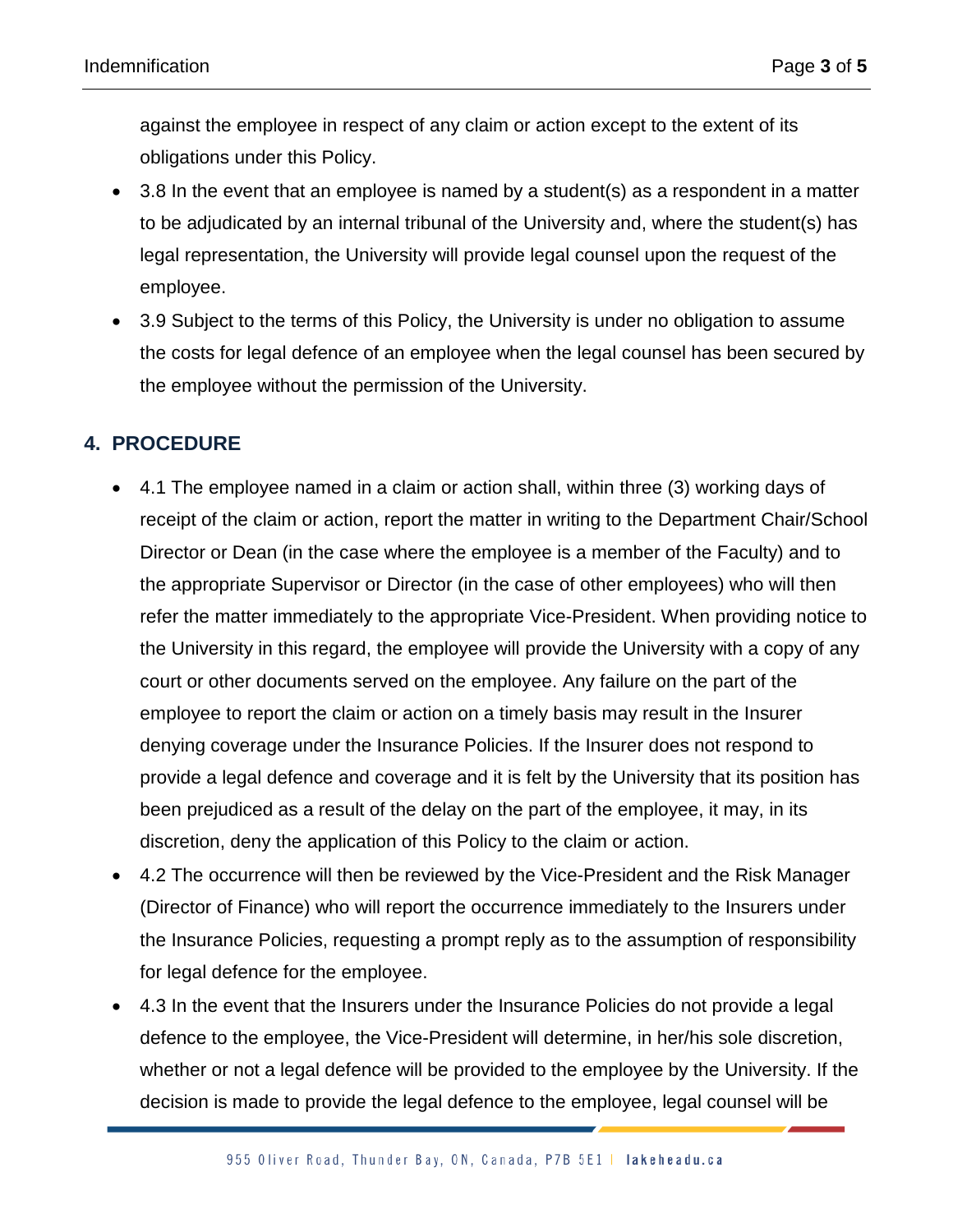selected at the discretion of the University. The decision of the University in this regard will be provided to the employee in writing as soon as reasonably possible after receipt of the notice of claim or action from the employee and after receipt of a response from the Insurers under the Insurance Policies.

• 4.4 Where a legal defence is provided by the University and/or the Insurers, the employee will fully co-operate with respect to all matters pertaining to the claim or action and will assist the University and legal counsel with respect to a defence of the claim or action. Where the University determines that the employee has failed on a reasonable basis to provide the co-operation and assistance with respect to the defence of the claim or action, or has failed to disclose or has misrepresented relevant information concerning the claim or action, then the University shall, in its sole and absolute discretion, have the right to decline any further legal representation for the employee.

# **5. REVIEW**

• 5.1 The Policy will be subject to review within three years from the date of implementation.

## **6. IMPLEMENTATION**

This Policy will be implemented following review by the Insurers of the University and upon approval by the Board of Governors.